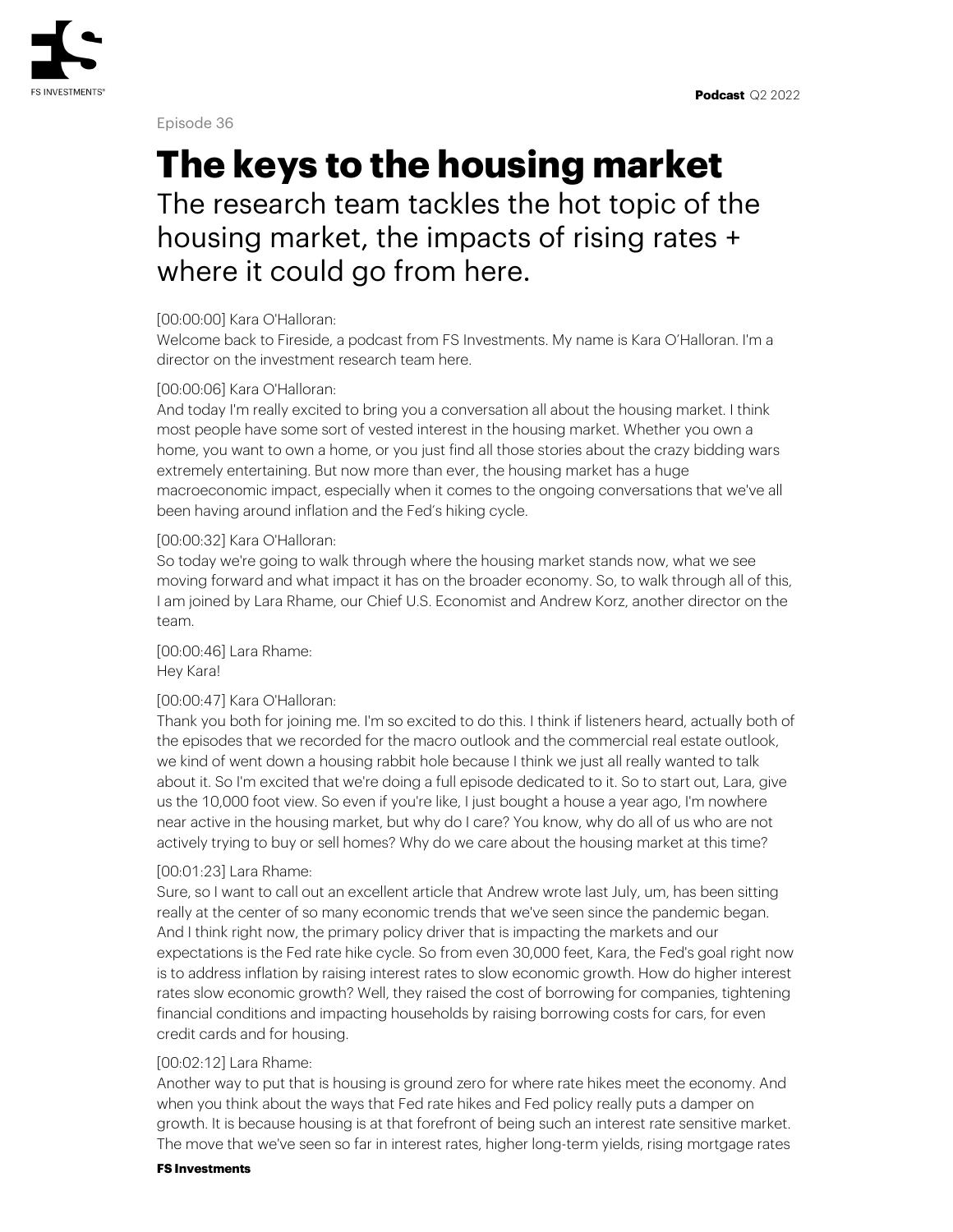has already had an impact on housing. And I think because the last recession was so focused on housing, it's something that everybody is just hyper aware of. We had an incredible increase in housing prices and the big question that everybody has is where does it go from here? And what does it mean for my personal home valuation? You know, that wealth increase has been something that a lot of people have been really riding off of in a lot of ways.

# [00:03:08] Kara O'Halloran:

100%. There's so many threads that I want to pull on from that answer. So, we'll just dive in. Andrew, I want to toss it over to you now. Just really briefly, so Lara, you already mentioned the low mortgage rates that I think we all saw, we know we saw during the pandemic. So Andrew, what other factors went into creating that really red hot market? Remind us just quickly to set the stage.

# [00:03:31] Andrew Korz:

Yeah, I think that's a great idea to just set the stage on kind of where we are now. And then we can talk about where the market might be going. And I think Lara made the crucial point there of like, housing has been just at the nexus of all of these different pandemic trends and ultimately from the highest level.

# [00:03:48] Andrew Korz:

It's been a large mismatch between demand and supply, right? So when you think about the supply side, there's this secular factor of, we just did not build enough homes, nearly enough homes during the 2010s. Home builders were scarred during the last recession in 07' - 09'. They didn't want to take risk and buy land and so they didn't build enough homes. We built half the number of homes per person, during the 2010s than we did during the 80s, 90s and 2000s. So you have this significant hole in terms of supply and then you also have this sort of more cyclical factor where we've had people see huge run-ups in their home prices. And they've said, you know what, I'm going to hold onto this a little bit longer and try to get some more appreciation before I go to sell my home. Then on the demand side, you also have these sort of secular versus cyclical factors. So on the secular side, millennials are a really big, generation. Much bigger than the Gen Xers. And they've been a bit delayed in entering the housing market because a lot of them grew up and were entering the labor market during the worst time of the global financial crisis.

# [00:04:48] Andrew Korz:

They're finally starting to buy homes. you have this multi-decade decline in interest rates, which has allowed home prices to increase, while keeping mortgage payments lower and more affordable. And then you have the cyclical stuff, which we've talked about ad nauseum in relation to COVID you have the work from home, you know, you have the stimulus, this really strong job market.

# [00:05:06] Andrew Korz:

I think COVID, has from a more anecdotal standpoint, really made people appreciate their space more. They want an outdoor space, they want more room to possibly have a home office. So I think all these factors have come together to really just create this huge mismatch between supply and demand. And that's the starting point of the market coming into this Fed rate hike cycle.

# [00:05:30] Kara O'Halloran:

So it seems like the easiest solution would just be to increase supply. Right. But that's obviously not an actual easy solution. We can't just build millions of more homes at the drop of a hat and especially with our supply chains right now.

# [00:05:44] Kara O'Halloran:

So. I want to talk now, I guess more about the demand side. So Lara you already alluded to the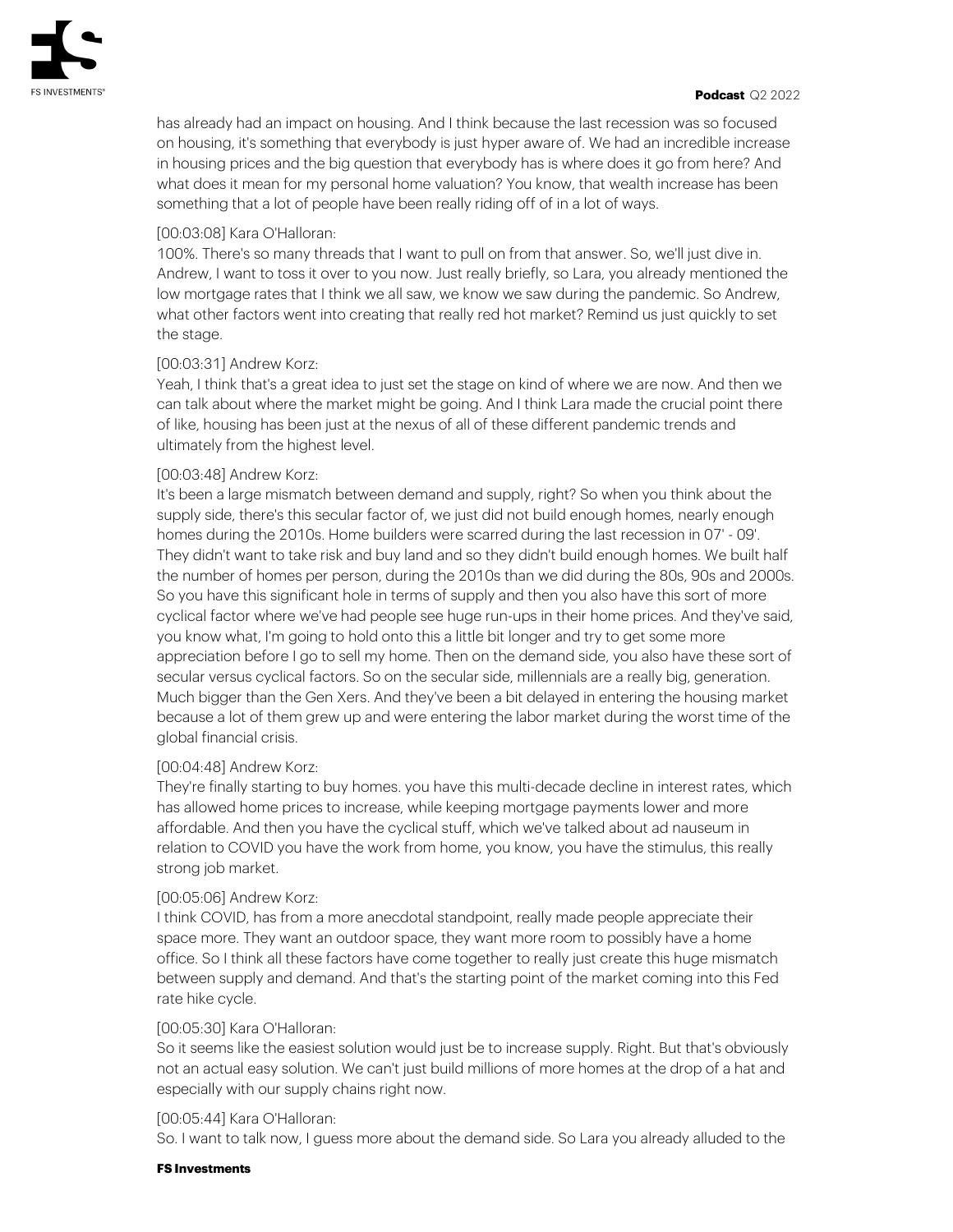fact that we've seen the ten-year treasury increase and we've seen the thirty year mortgage rate increase alongside that actually at a higher rate than the increase that we've seen in the 10 years. So mortgage rates are above 5% now. have we started to see demand destruction? How have you seen that impact the housing market so far?

# [00:06:08] Andrew Korz:

Yea, It's so interesting, right? Because the magnitude of the move has been so significant, but the speed has been incredible too. So I think we're sort of in uncharted territory here, at least from, my experience and Lara, I'd imagine your experience too, in terms of just the speed of them. So we haven't had that much time to see the pull through of these higher rates into the housing market. We've had a couple months of some data and what we are seeing is yeah, there's, there is some deterioration in demand, whether you look at, weekly mortgage applications, for example, what you're down by about a third.

# [00:06:40] Andrew Korz:

That's some of that is refinancings, which have essentially gone to zero. but certainly, a mortgage application for purchases of new homes are down. existing home sales to fall in about 13% from their highs again from a really high level. But they're down, construction starts, basically when a builder starts, breaks ground. That's down, roughly 15% from highs. All of these levels are still strong, but they are down from the incredibly high levels that we saw during say mid to late 20 21. what you are seeing also is, sort of a leading indicator in terms of sentiment. Whether you're talking about buyers or builders, have fallen.

#### [00:07:16] Andrew Korz:

So builders are stating in these soft data sort of surveys that they are seeing demand from potential buyers start to wane. Will we see that pull through into sort of construction starts, and eventually the availability of new homes. We'll see. The consumer surveys for months have been incredibly negative in terms of is now a good time to buy a home? We've been seeing that I think since I wrote that article, last July, and it's almost for like a different reason now. Right? Cause then it was home prices were not different reasons, but then it was home prices were so high, but now it's oh, home prices are still high and now my mortgage is going to cost me so much more.

#### [00:07:51] Andrew Korz:

Yeah. And it's actually funny. You mentioned that cause they ask, why do you think now is a bad time to buy a ton to buy a house And most people said back then home prices too high. And now most people [00:08:00] say interest rates are too high. So it's obviously the combination of those two things.

[00:08:03] Lara Rhame: It's affordability, right?

[00:08:04] Kara O'Halloran: That's what it comes down too.

#### [00:08:05] Andrew Korz:

Exactly. And this is a crazy stat, if you look at the average, mortgage payment on the average new home, it's gone from about a thousand dollars a month in January of 2021 to 1500 today, an increase of 50% in a year and a half. and certainly, wages have not gone up by 50%. people's wealth has not gone up by 50%. So what you have now is you have an affordability problem, right? now I think we talked about this earlier where, it's you know, homes are much less affordable now than they were during the 2010s, but we're about average compared to the '90s and the '80s. So I guess the…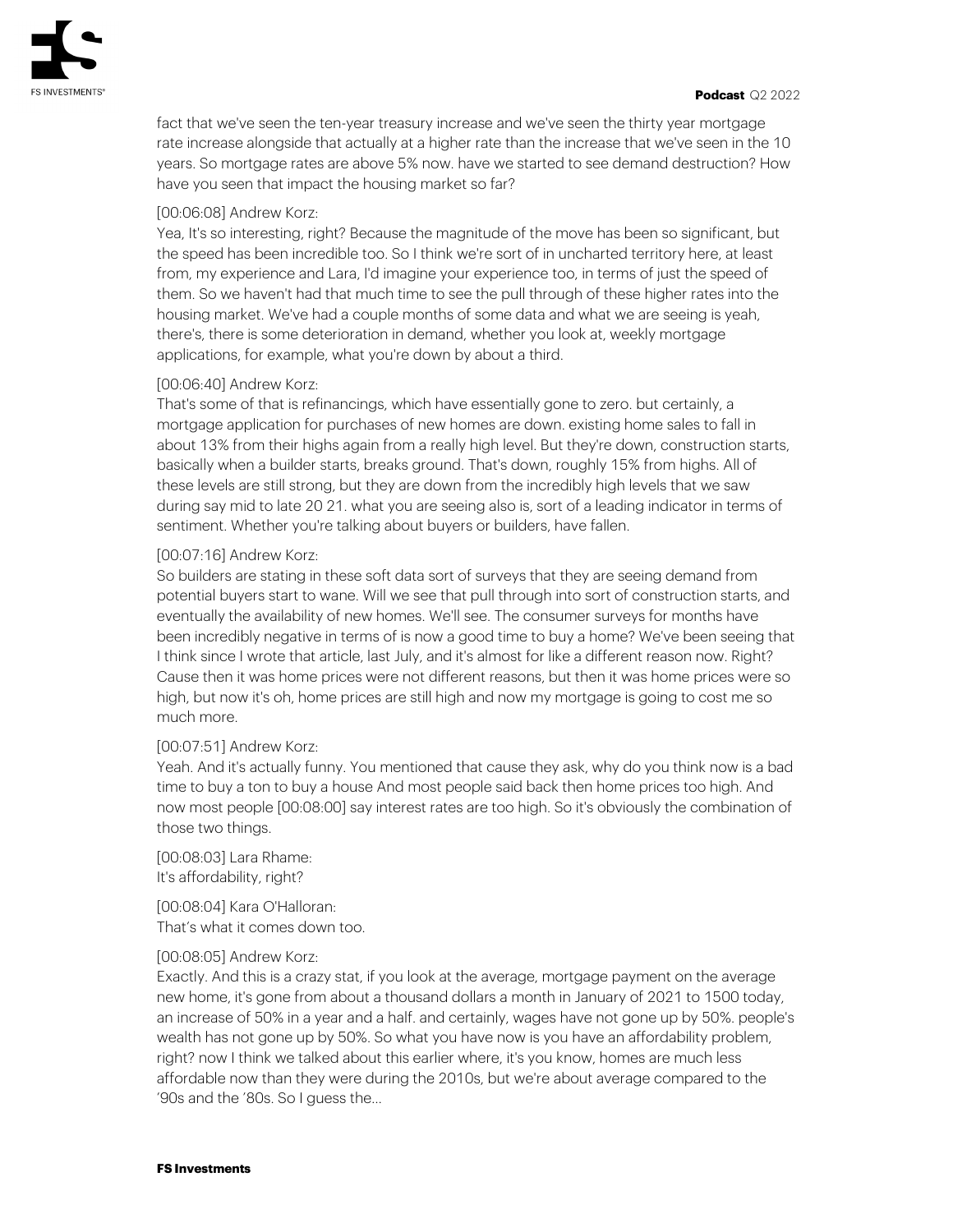

# [00:08:39] Kara O'Halloran:

Well also the mortgages they're actually at or near long-term averages right now, it's just this recency bias that is really impacting us.

## [00:08:47] Andrew Korz:

Yeah. Yeah, no, I totally agree. I will say the question is like how much of this demand is secular? How much of it is cyclical? Right? How much of it is due to the stimulus and the strong labor market? How much is due to the boom and millennial demand, how much is due to these fundamental changes brought on by COVID

[00:09:06] Lara Rhame:

The work from home migration…

## [00:09:07] Andrew Korz:

Exactly. Exactly. And that's the question that we're going to have to struggle with here, because it's going to be incredibly important for the next 12 to 18 months of the U.S. economy.

## [00:09:17] Kara O'Halloran:

Yeah. Well, I think that's a good segue. Yeah. Do you think that the housing market now is going to be less interest rate sensitive? do some of these demographic trends that we've talked about mean that we could see these elevated home prices? Or do you think that they're going to come off a little bit?

## [00:09:34] Andrew Korz:

So I would say I'm a kind of gonna split it down the middle here and make a call without making a call. I would say the housing market this time, for a given rise in interest rates is probably less sensitive than it would have been in your average cycle, looking throughout the decades. I think the difference is the increase in rates that we've seen has happened so quickly. And the magnitude [00:10:00] is so large that, if it just because the market is less sensitive per 1% rise in rate, if the fed hikes to 3% in the next year, it won't matter because they're hiking so quickly and so aggressively.

# [00:10:11] Andrew Korz:

So, I think it remains to be seen. but again, like we were talking about I do believe that, the secular demand is there. I do think a work from home is going to be, permanent for a lot of knowledge workers.

# [00:10:25] Lara Rhame:

I do think we just really need to also remember how extraordinary the last housing cycle, the last recession was so acutely focused on housing, because I think, we've seen this strong price appreciation and a lot of people are worried that home prices across the country at the most macro level are really going to suffer some significant decline.

#### [00:10:47] Lara Rhame:

Normally in a housing cycle, home prices do not fall. They just stop rising and stop rising as fast. So I'm not here to make some big call. it's important that [00:11:00] everybody remember what a more normal interest rates sensitive against a normal financial market backdrop is it's not housing prices plunging.

#### [00:11:10] Kara O'Halloran:

And a big reason for that was the fact that back in 06', 07', 08', all of the 20, I have data right here, 21% of the outstanding us agency, MBS debt. So basically 21% of outstanding mortgages, let's call it that or adjustable rate. So the Fed's hiking and that mortgage adjusts up and your mortgage is no longer affordable. And then a lot of people were forced to sell their homes at depressed prices. So now 2% of the mortgage market roughly is adjustable rates. So I think that's, A lot less forced to selling.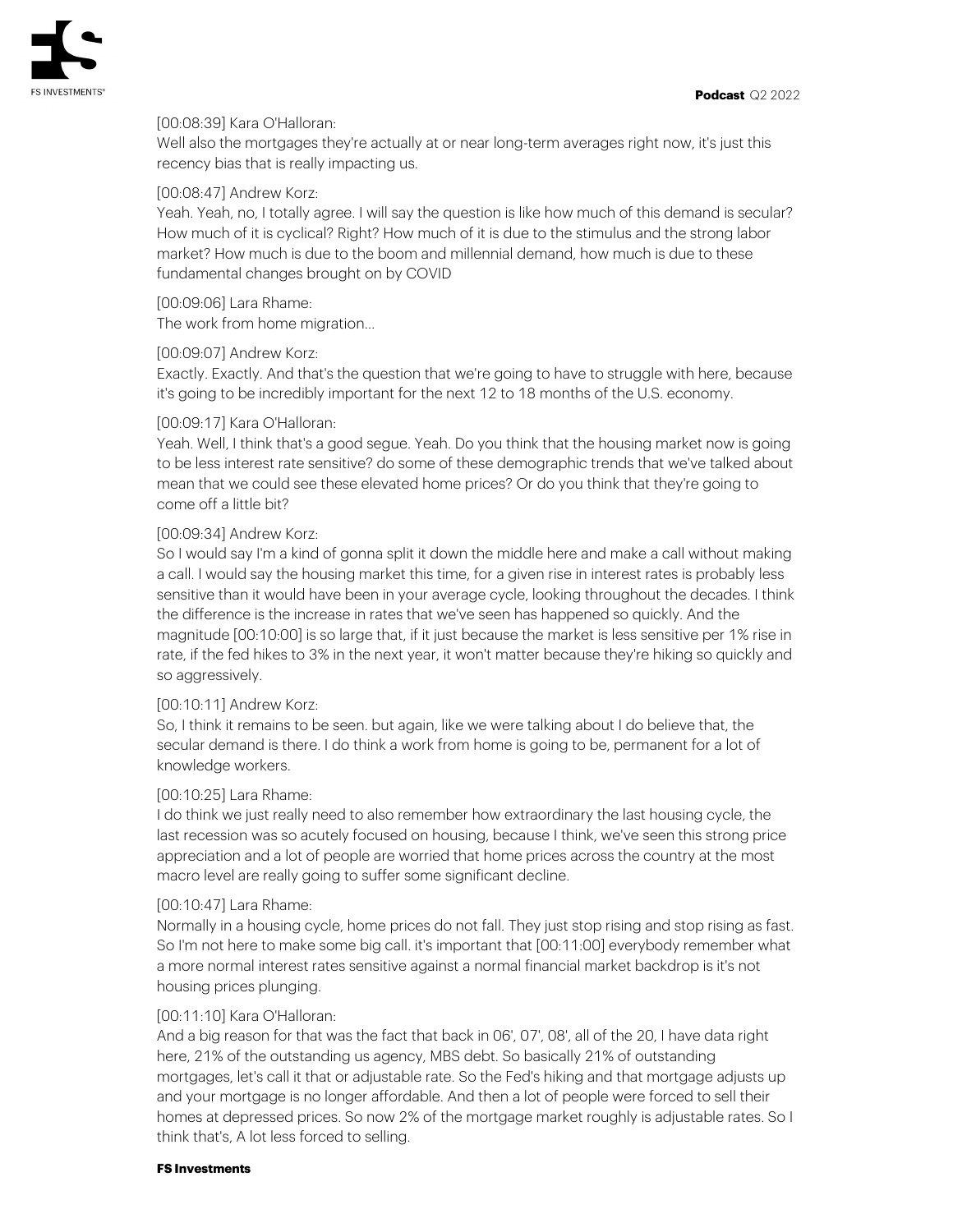

## [00:11:42] Kara O'Halloran:

The question is ultimately supply. Right now, we have less than two months' worth of sales, of supply on the market. and to your point, when the Fed started hiking last time, it made a lot of people's mortgages, which were variable rate, a lot less affordable. That's not going to be an issue this time. And now it's actually the [00:12:00] opposite where if you're going to sell your house and you need to get a bigger mortgage.

#### [00:12:03] Andrew Korz:

All of a sudden you're gonna be paying a higher, blended mortgage rate. So it disincentivizes you to sell actually.

[00:12:08] Kara O'Halloran:

Exactly people are essentially locked into their homes at their really low rates.

[00:12:13] Andrew Korz: Figuratively…

## [00:12:13] Kara O'Halloran:

Figuratively. We have not yet worked. We're not actually... excellent clarification…yes, thank you. But no, I mean, it's just good to contribute to keeping that supply really low.

## [00:12:25] Andrew Korz:

Yeah. And that's like w without a significant increase in supply, it's really hard to see. Home prices, like you said Lara, falling materially.

## [00:12:33] Kara O'Halloran:

And just to make one other clarification between last cycle and now is just the underwriting standards that we've seen. So we're not in a situation where we're, we have all of these subprime mortgages and that's also going to lead to those forced sales and whatnot. so hopefully we've clarified that we are not, we are hopefully not facing another, 07' 08' situation.

[00:12:51] Andrew Korz: Nope.

# [00:12:52] Kara O'Halloran:

Okay. So we talked a little bit about at the front end about how the housing market ties into the economy and how we care. Andrew, talk a little more nitty-gritty. Cause I know you're our data guy. Like let's talk about kind of actually how housing impacts things like GDP and things like, and we're getting into inflation.

# [00:13:10] Andrew Korz:

Yeah, so it's a great question because on its surface, the housing market is not all that big of a contributor so, if I go sell my house and buy another existing house, it actually doesn't show up in GDP.

# [00:13:23] Kara O'Halloran:

I always like to say that my excuse for shopping so much is that I'm contributing to the economy. So I'm really devastated. I was devastated to learn that my home purchase didn't have. Contributed GDP, but now I think I might need to redo a bathroom or something.

#### [00:13:35] Lara Rhame:

Right. All the furniture that you bought and the Peloton that you put in your bedroom

[00:13:39] Kara O'Halloran: True. That's true. I can justify anything let me tell you

[00:13:42] Andrew Korz: Coming from all of us, you're doing your part.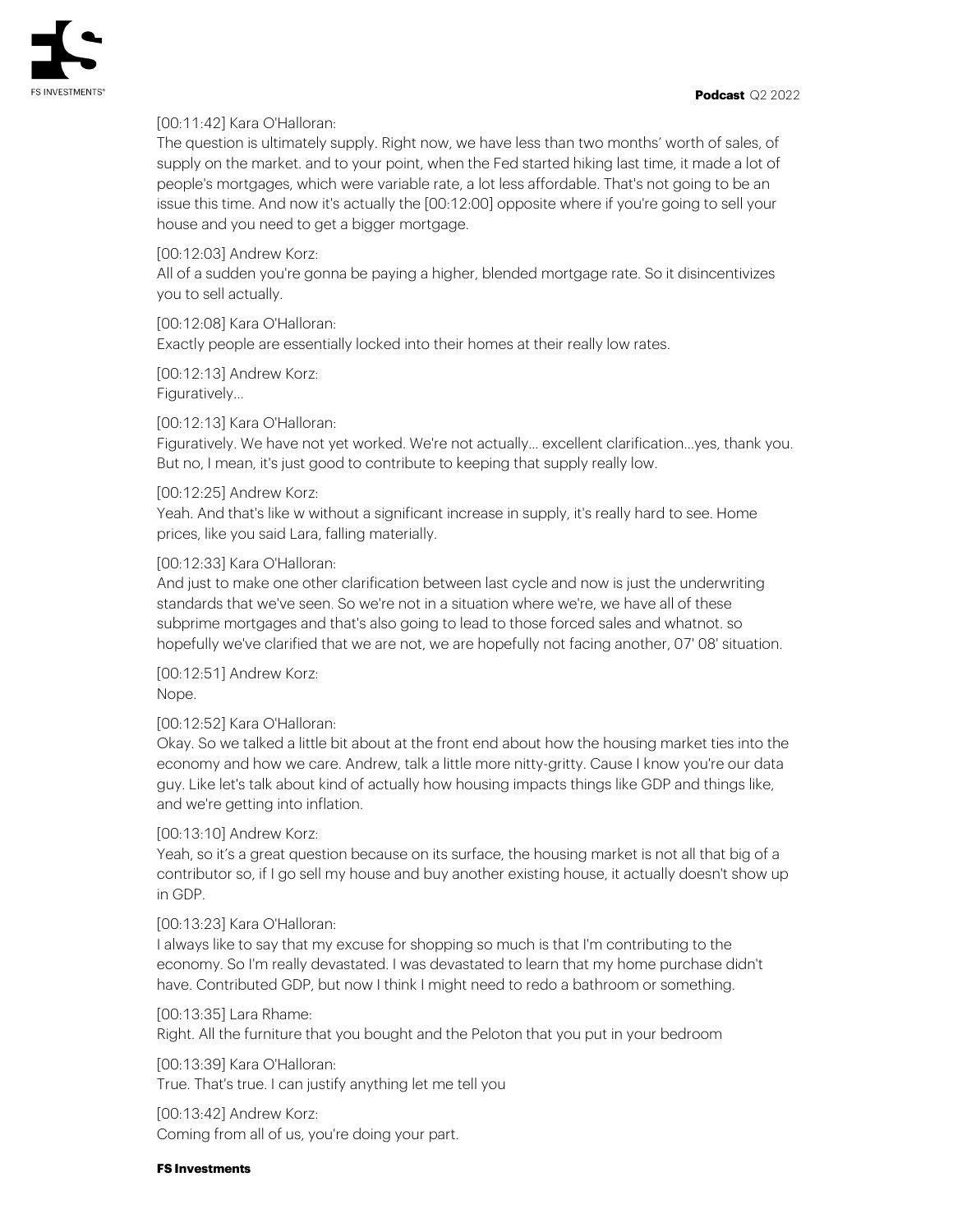# [00:13:44] Kara O'Halloran:

Oh no! Okay. So let's bring it back, reel it in. So like I said, the housing market in general is about 4% of GDP and that includes new home construction. Right? It includes, like you mentioned, home renovation, which is a fairly significant part of that 4%. It includes multi-family construction, which is another kind of sliver and that it also includes brokerage commissions, which, is kind of the only way that existing home sales enter into the GDP calculation.

# [00:14:10] Andrew Korz:

So, it's a cyclical market. 4% is not nothing, but the direct impacts. from this type of spending are not huge. But there are also some significant indirect impacts. The first would be, through cash out refinancing, which is very volatile based on prevailing mortgage rates. And right now, I think the mortgage rate you can get in the market right now of, roughly five and a half percent is almost two and a half percent higher than the average mortgage rate on an existing mortgage. so nobody's going out and refining right now, obviously. Last year in 2021, it was the complete opposite. We had almost \$300 billion in equity, cash out refinancings, which is about one and a half percent of GDP. It's that...

# [00:14:47] Lara Rhame:

That's huge addition to household balance sheets…

# [00:14:49] Andrew Korz:

Exactly. Yeah. which could impact consumption and, we'll kinda what kind of see, but that'll probably go to, if not zero close to it this year. Then the second one, which we've talked a lot about is of course the wealth effect. Which It's nebulous. I'll let Lara kind of a pine on how to quantify that. But it's something we have a hard time measuring, but people, when they are richer, tend to spend more.

## [00:15:08] Andrew Korz:

I think we can say that at the very least.

# [00:15:11] Lara Rhame:

Well, and I think the third impact of course, is through the employment side of things. when you have a strong construction, cycle that clearly is just employing a lot of construction workers. And we know that there's a shortage. That demand is also not going to go anywhere.

#### [00:15:25] Kara O'Halloran:

Right. I mean, back to the wealth effect remember this is also coming at a time when equities are down as of today, over 15%. you know, if we're looking at intraday, so, it's getting hit on that side as well in investors portfolios,

#### [00:15:37] Andrew Korz:

That's the vast majority of people's wealth right there, right? Yeah.

#### [00:15:40] Kara O'Halloran:

Right. All right. I want to turn the conversation now to inflation. we've been here before, we've obviously been talking about this for well over a year now. when we first started talking about inflation, we saw a lot of supply chain disruptions that were causing it. We've seen the price of cars skyrocketing. That's gotten a lot of attention.

#### [00:15:57] Kara O'Halloran:

We've seen goods prices more broadly. [00:16:00] We've seen energy inflation food inflation. It's really, it has been coming from everywhere, but now we're really also seeing it come from the cost of shelter. So owner's equivalent rent is how we measure that. It makes up a really large part of headline CPI.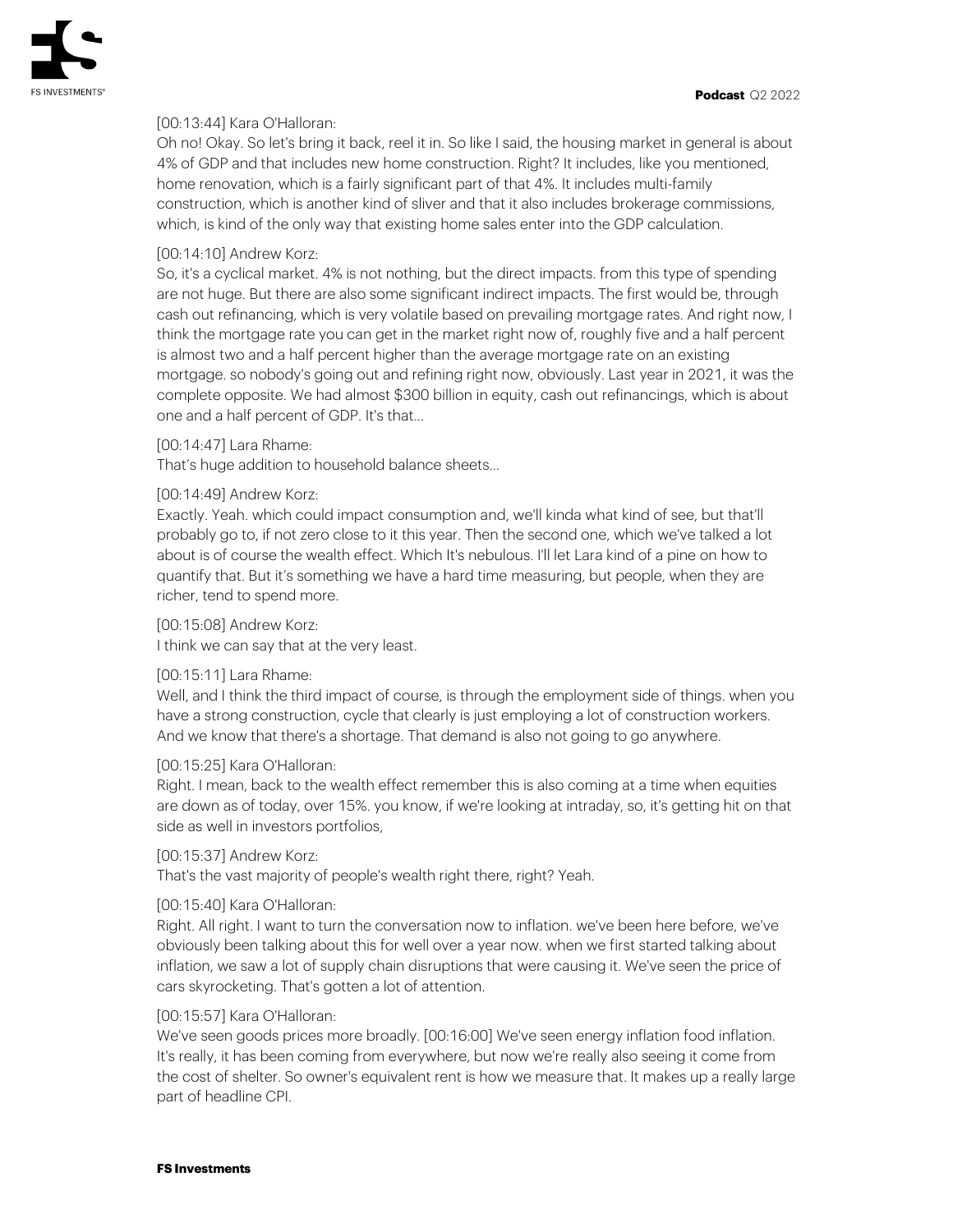

# [00:16:15] Kara O'Halloran:

It's about a third of headline CPI. It's an even larger portion of core CPI. So really the impact of this type of inflation cannot be overstated. the fed is hiking to try to combat that inflation, right? but a lot of those things that I talked about, the fed can't necessarily fix with a rate hike.

# [00:16:32] Kara O'Halloran:

You can't fix a supply chain with an interest rate hike, but housing is the most interest rate sensitive sector of our economy. So I want to get your thoughts on, how this fed hiking cycle could impact the inflation that we're seeing in the housing market. And then more broadly, how that can feed into just kind of our economic outlook.

## [00:16:55] Andrew Korz:

This is the critical question owner's equivalent rent and it's cousin, I would say, the measure of renting a property, a makeup, at least a third, if not more, I can't remember the exact number of, the headline CPI number. and what started out as more of a goods driven inflation story has broadened out to include services. The vast majority of which are included here, with shelter, we're not going to go into exactly how owner's equivalent rent is calculated, but it's basically meant to measure, the cost of, your home as purely a shelter good. Right. And in recent months...

## [00:17:27] Kara O'Halloran:

Its' basically as if someone came to me and I said, Kara, how much would you rent your home out for

## [00:17:31] Andrew Korz:

Exactly we're trying to take out the capital appreciation aspect of a home and purely measure the cost of shelter. and it tends to track very closely with rent for an apartment, for example. but essentially what we've seen in the last couple of months is. rent and OER together are rising at roughly a 6% annualized rate, which is far too high. And, I think the Fed would say that this type of inflation, that is clearly driven by really strong demand is both, potentially the [00:18:00] stickiest type of inflation. And it's probably the, as you mentioned, the type that they are most equipped to try to address. so when they see this type of inflation, they say, okay, certainly, you could argue that there's some supply chain issues with trying to build new homes, but by and large, this is a demand driven market right now.

#### [00:18:18] Andrew Korz:

And the Fed looks at it and says, okay, this is a big part of CPI. This is something that we can have an impact on in my view, the cost of shelter is really the primary channel through which the fed hopes to bring down inflation. now that's is, you know, are these rate hikes going to be enough to do that? We'll see, to me, and I'll kind of give you my quick three scenarios that, could sort of happen here. number one, I think. The first scenario that could happen is the housing market sort of plunges. and we go into a recession. I think that's highly unlikely. Like I think there's too much secular demand.

#### [00:18:46] Andrew Korz:

The economy is too strong right now. I don't think. It's likely that's going to happen this time around the second, scenario would be that, secular demand and low supply remain, interest rate hikes don't really do much to combat that. and the fed [00:19:00] has to hike more and more to try to get this down. And that raises the risk of as we like to call it a policy error, or I don't even know if it's an error in this situation. but that certainly raises the risk of a growth slowdown.

#### [00:19:11] Andrew Korz:

And then the final scenario would be, these sort of a soft landing that you hear or softish landing that you hear Jerome Powell talk about, where the data that we're seeing right now is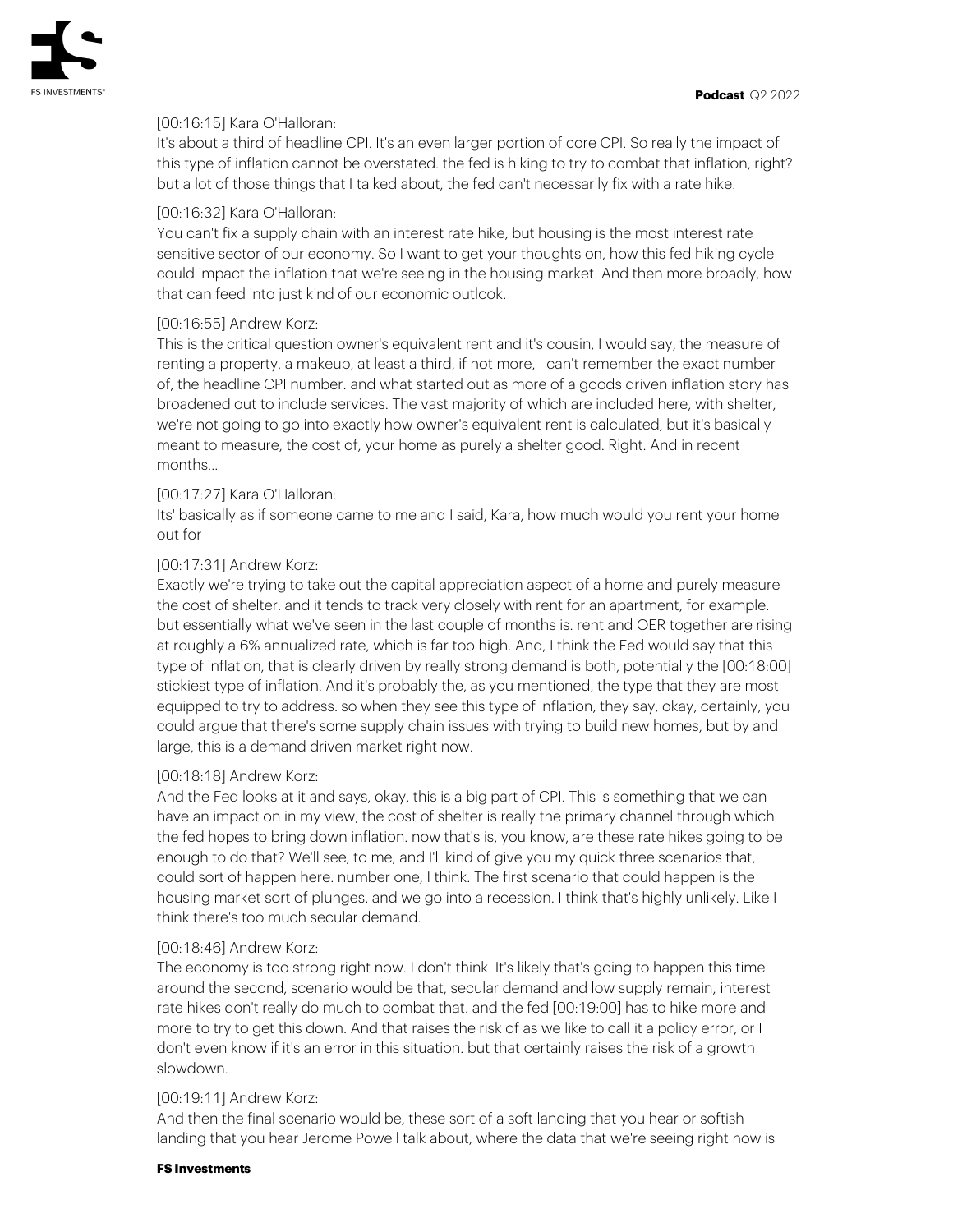

not housing, falling off a cliff it's housing moderating. And if, they can bring down this, sort of price of shelter to a more normal range, it could help them in their quest for this sort of soft-ish landing. Lara, I'll let you at pine on that, but that's sort of how I see the path here over the next six to 12 months.

# [00:19:34] Lara Rhame:

Yeah, those are three, I think very clear scenarios. I agree with you. I see very low probability of a housing plunge just to be clear. and I think to me, it's an important touch point. I do love your phrasing of housing being ground zero for the place that fed rate hikes can impact the economy. The Fed is also watching wage price dynamic they're [00:20:00] watching, household sentiment. They're watching broader consumption. they're watching a lot of other. data, and I think especially in the fourth quarter and beyond, if we do have a fed that's more data dependent than the current posture, which is, 50 again in June 50 basis points again in July.

## [00:20:19] Lara Rhame:

So, to that extent, I do think that how housing evolves is a really critical piece of that. There is other, things to watch. but I think the final thing I would say, and this is really critical too, is because housing is somewhat of an illiquid good illiquid transaction because it's near and dear to all of our hearts.

## [00:20:38] Lara Rhame:

What you often see is the volume of housing transactions fall, but people reticent to make any kind of downward adjustment to their home price. You know, you saw your neighbors sell their house for \$500,000 last year. It's probably going to take your house sitting on the market for quite some time before you're willing to think. Maybe it's only worth 450K.

# [00:20:57] Kara O'Halloran:

Their house is better than mine.

#### [00:20:58] Lara Rhame:

Maybe. Yeah. Maybe I should only be asking for 450K. So, these are all, I think dynamics that are going to play out. And I think one of the most important things I've heard Andrew say today is the fact that, mortgage rates have gone up 213 basis points since the beginning of the year. That's an extraordinary rate of pace of increase. It's going to take a little bit of time for all of this to feed through housing is not an equity. It's not like, a stock that reports bad earnings and wham you'll see the result that day. It takes time to feed through these statistics.

# [00:21:31] Kara O'Halloran:

All right. So we've laid out our three scenarios, you know i think, Very obvious from this conversation that, we're all going to be continuing to watch the housing market very closely, partly for entertainment, because it is just like, I love hearing all those crazy stories about people trying to buy houses on sight unseen across the country, but what are you watching when it comes to the data? What are we really closely? Because this is now about to impact our economy in a major way or could, so what are we watching very closely when it comes to the data for the next few months?

#### [00:22:01] Andrew Korz:

Yeah. I think Lara reiterated that really the point we want to drive home here, which is like these rate hikes could take some time and, those investors who, know which sort of data tends to lead the cycle. I think, we'll have the best information and some of the things we're looking at, the monthly mortgage application data is really important. And like I said, does show, some significant moderation and demands. So. one thing we look at from a real estate brokerage Redfin is the percent of homes in the market that see a price cut.